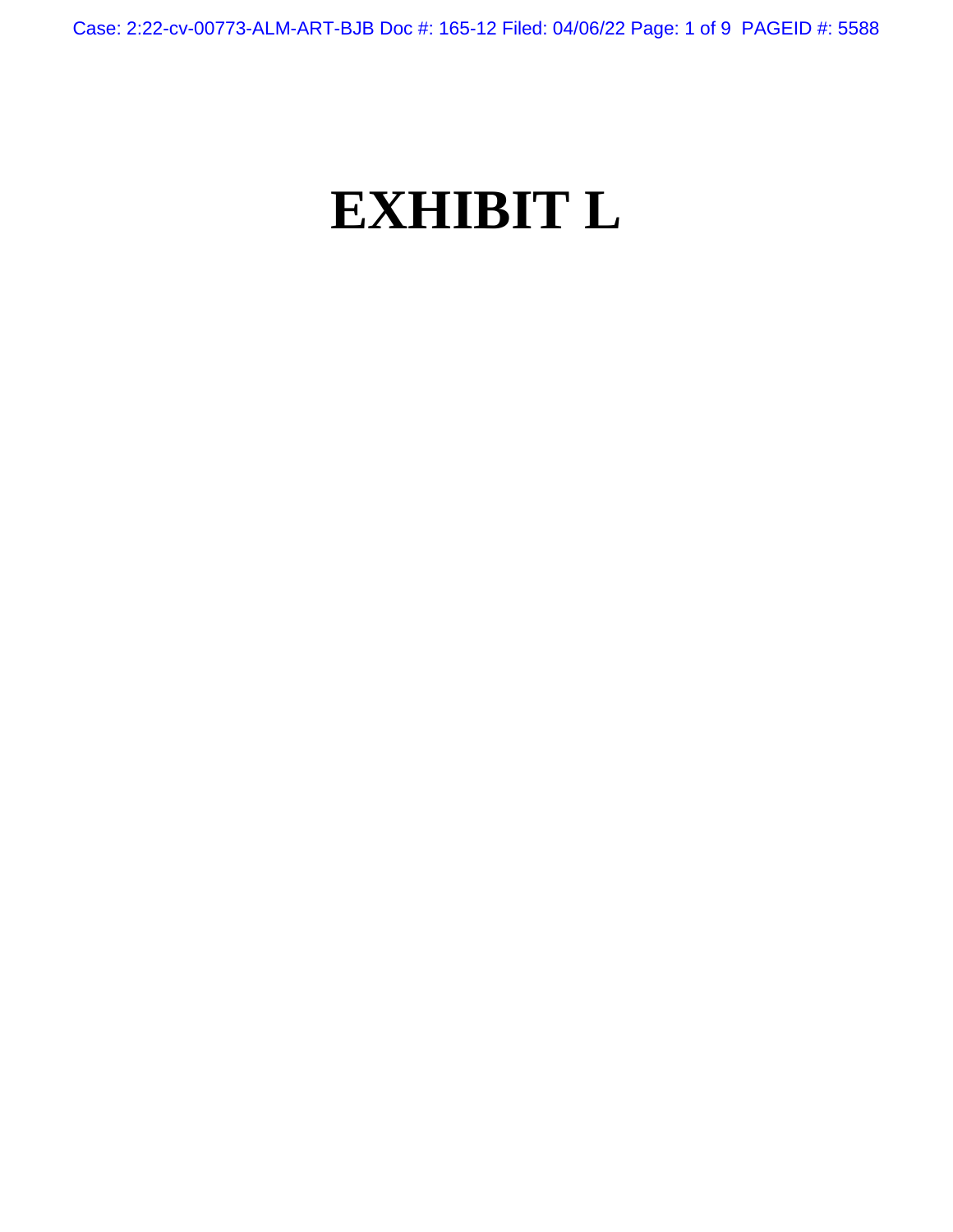## **IN THE UNITED STATES DISTRICT COURT FOR THE SOUTHERN DISTRICT OF OHIO EASTERN DIVISION**

| MICHAEL GONIDAKIS et al.,                                                                                                                                                                                                                                                                                         |                                                                                                                                                                    |
|-------------------------------------------------------------------------------------------------------------------------------------------------------------------------------------------------------------------------------------------------------------------------------------------------------------------|--------------------------------------------------------------------------------------------------------------------------------------------------------------------|
| Plaintiffs,                                                                                                                                                                                                                                                                                                       |                                                                                                                                                                    |
| THE OHIO ORGANIZING<br>COLLABORATIVE, COUNCIL ON<br>AMERICAN-ISLAMIC RELATIONS, OHIO,<br>OHIO ENVIRONMENTAL COUNCIL,<br>SAMUEL GRESHAM JR., AHMAD<br>ABOUKAR, MIKAYLA LEE, PRENTISS<br>HANEY, PIERRETTE TALLEY, and<br>CRYSTAL BRYANT,<br>Intervenor-Plaintiffs,<br>V.<br>FRANK LAROSE, in his official capacity, | Case No. 2:22-cv-00773<br>Circuit Judge Amul R. Thapar<br>Chief Judge Algenon L. Marbley<br>Judge Benjamin J. Beaton<br>Magistrate Judge Elizabeth Preston Deavers |
| Defendant.                                                                                                                                                                                                                                                                                                        |                                                                                                                                                                    |

## **DECLARATION OF MOLLY SHACK**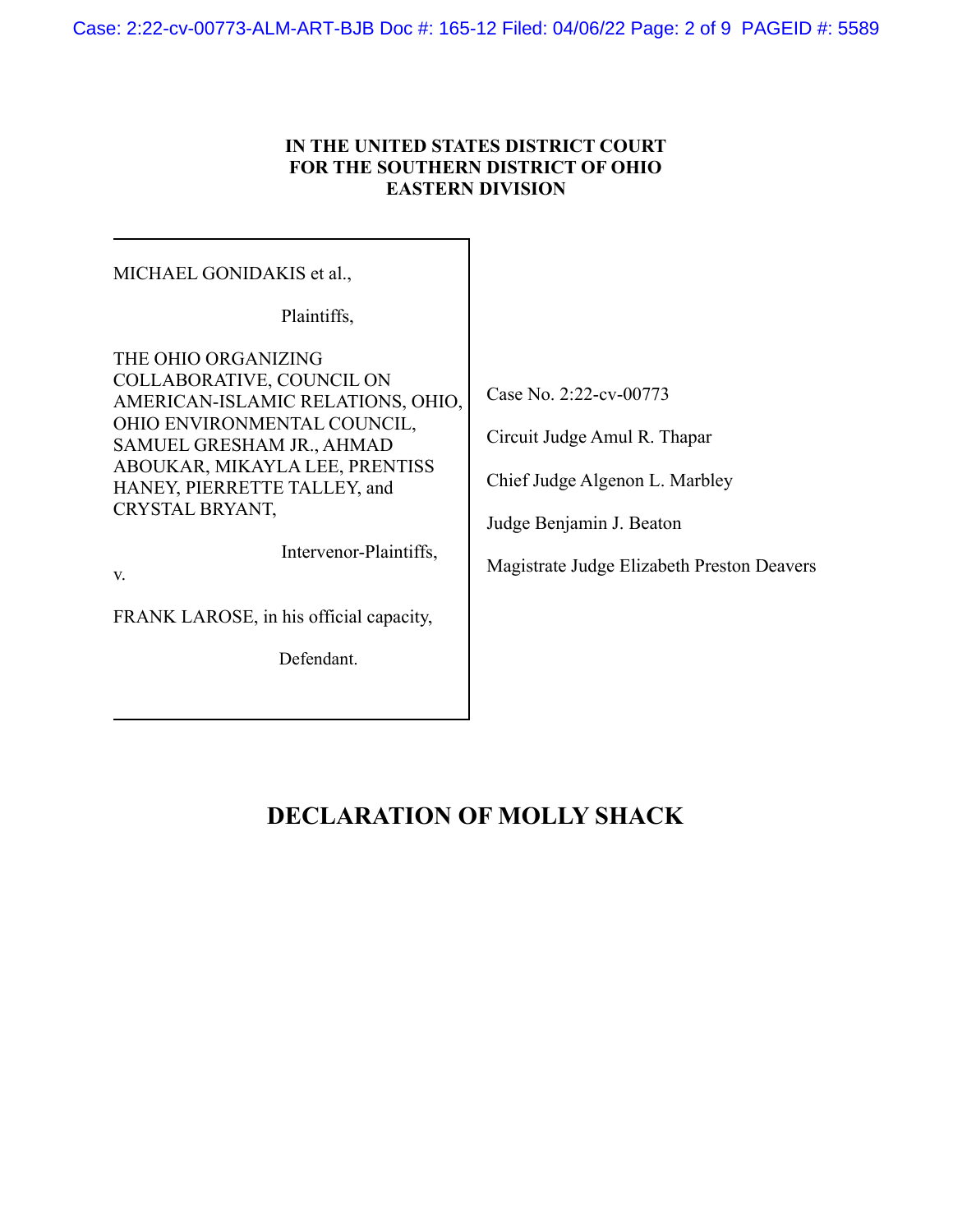Molly Shack, having been duly sworn, deposes and states as follows:

1. I am over the age of eighteen years and a resident of Columbus, Ohio. The matters set forth in this Declaration are based upon my personal knowledge.

2. I am a full-time employee and officer of The Ohio Organizing Collaborative ("OOC"), where I serve as Co-Executive Director.

3. The OOC is a nonprofit organization incorporated in Ohio with a multi-pronged mission of organizing everyday Ohioans to build transformative power for racial, social, and economic justice. It is organized and exists under Ohio law, with its principal place of business at 25 E Boardman St., Youngstown, OH 44503. The OOC is made up of four grassroots organizing membership projects and dozens of campaigns that represent underrepresented constituencies: Black, brown, and immigrant Ohioans; college students; people of faith, unemployed workers, care providers and the families they serve, and people working in the care economy. The OOC currently has five members on its Board of Directors, all of whom, on information and belief, are registered Ohio voters. It also has hundreds of members concentrated in Columbus, Cleveland, Dayton and Cincinnati, and thousands of supporters and volunteers in almost every metropolitan area across the state.

4. One of the OOC's state and local priorities is structural democracy reform, which it pursues through grassroots community organizing, large-scale civic engagement, and strategic communication. Its non-partisan voter engagement program, for example, has helped register hundreds of thousands of Ohioans to vote. The OOC is especially focused on engaging young voters and voters of color in the civic process. And, over the last year, the OOC helped drive community organizing and public engagement strategies during the redistricting process to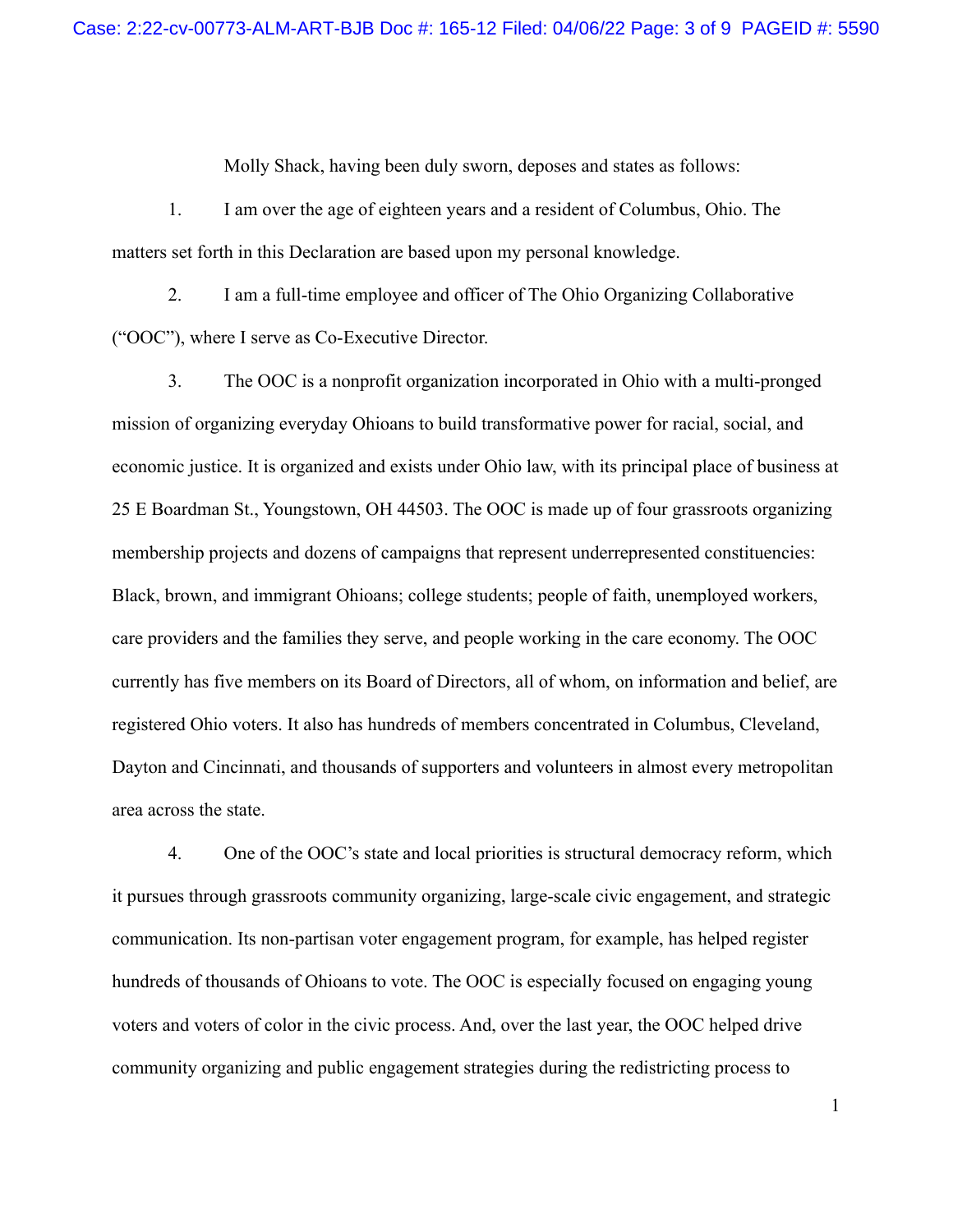ensure that Ohio would get a fair map outcome. The OOC convened a nonpartisan citizens commission which modeled a thorough and robust community engagement process to produce constitutional, fair, and proportional maps within deadlines set out in Ohio's constitution. During the community information gathering process, the Ohio Citizens' Redistricting Commission engaged with thousands of people, with a pai1icular focus on uplifting the voices of Black, brown, and immigrant Ohioans. Members, officers, and volunteers of the OOC regularly engage with state lawmakers to advance their agenda of economic and racial justice and structural democracy reform.

5. During the past ten years working with the OOC, I have personally observed the ways in which the gerrymandered districts in the previous cycle's redistricting plan—the 2011 Plan—directly impair the OOC's mission of encouraging civic engagement and fair districts. I have seen that because the 2011 Plan gave disproportionate control over public policy to a single group, the Plan thereby deterred and discouraged OOC's members and partners, along with other Ohio voters, from engaging in the political process which, in turn, made it more difficult for the OOC to engage voters on issues. More broadly, in my experience, voters often become discouraged if they come to believe that their popular support for a policy is largely irrelevant if voters who live in other districts oppose it. Voter discouragement caused by gerrymandered districts hinders the OOC's large scale civil engagement and strategic communications work.

6. The 2011 Plan also hampered the OOC's ability to advance a legislative agenda focused on policies that help improve economic, social, educational, and health outcomes for its members. Since legislative districts were gerrymandered to amplify the voices of one group of voters, OOC needed to divert resources away from programs or policies that it favored in order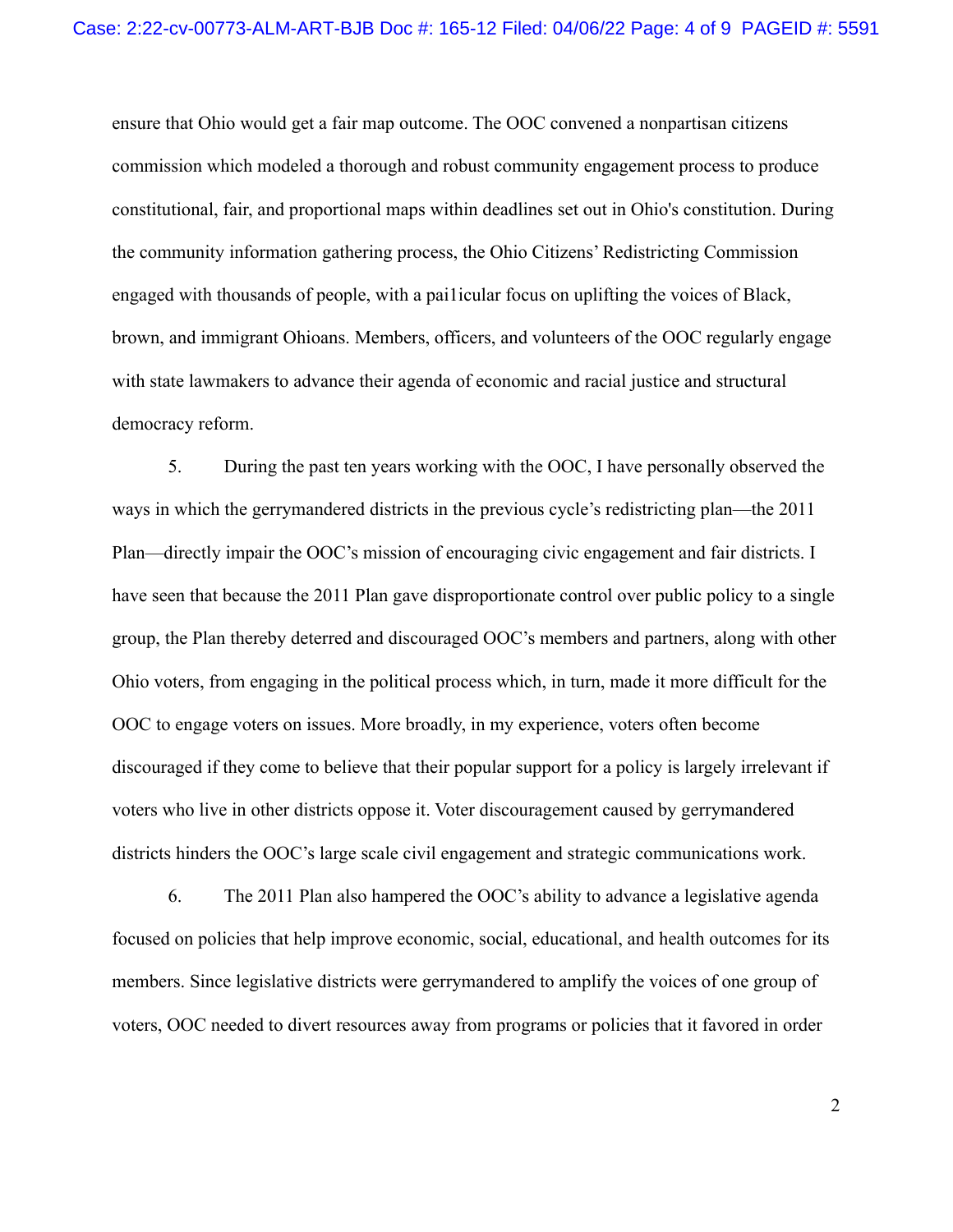to respond to proposals that cater only to a minority of Ohio voters and had no chance of passing under a system in which representatives reflect majority opinion.

7. Earlier this year, for example, the state Senate proposed to eliminate Step Up To Quality, the State's standard-monitoring system and ranking method for licensed child care programs. Despite the broad bipartisan and popular support for Step Up To Quality, OOC had to divert resources to campaign for maintaining the State's system because, under the 2011 Plan, even widely unpopular proposals can be enacted into law since the Plan favors one group of voters over another. Diverting resources to defend and advocate for Step Up To Quality necessarily meant that OOC was not able to use those resources to advance other objectives.

8. As a second example, OOC supports commonsense, bipartisan reforms to criminal sentencing that work to ameliorate the impact of harsh drug possession laws and reduce the disparate impact that such laws have on Black communities in Ohio. OOC and others campaigned for and secured bipartisan support for Senate Bill 3, a sentencing reform bill that would reclassify low-level drug possession felonies as misdemeanors. Despite popular support for reducing the severe and inequitable impact of criminal drug possession laws, the state House Speaker declined to bring Senate Bill 3 to the floor for a vote. Thus, OOC was unable to translate popular support for a bipartisan position into public policy. As a gerrymandered map, the 2011 Plan effectively ensured that representatives need not be responsive to Ohio voters as a whole. Instead, under the 2011 Plan, representatives from the favored political party need only be responsive to favored voters, who wield disproportionate influence over Ohio law and policy.

9. As a third example, the 2011 Plan forced the OOC to spend time, energy, and resources opposing bills that are broadly unpopular and would not exist without the gerrymandered plan. Recently, the General Assembly pushed through a "Stand Your Ground"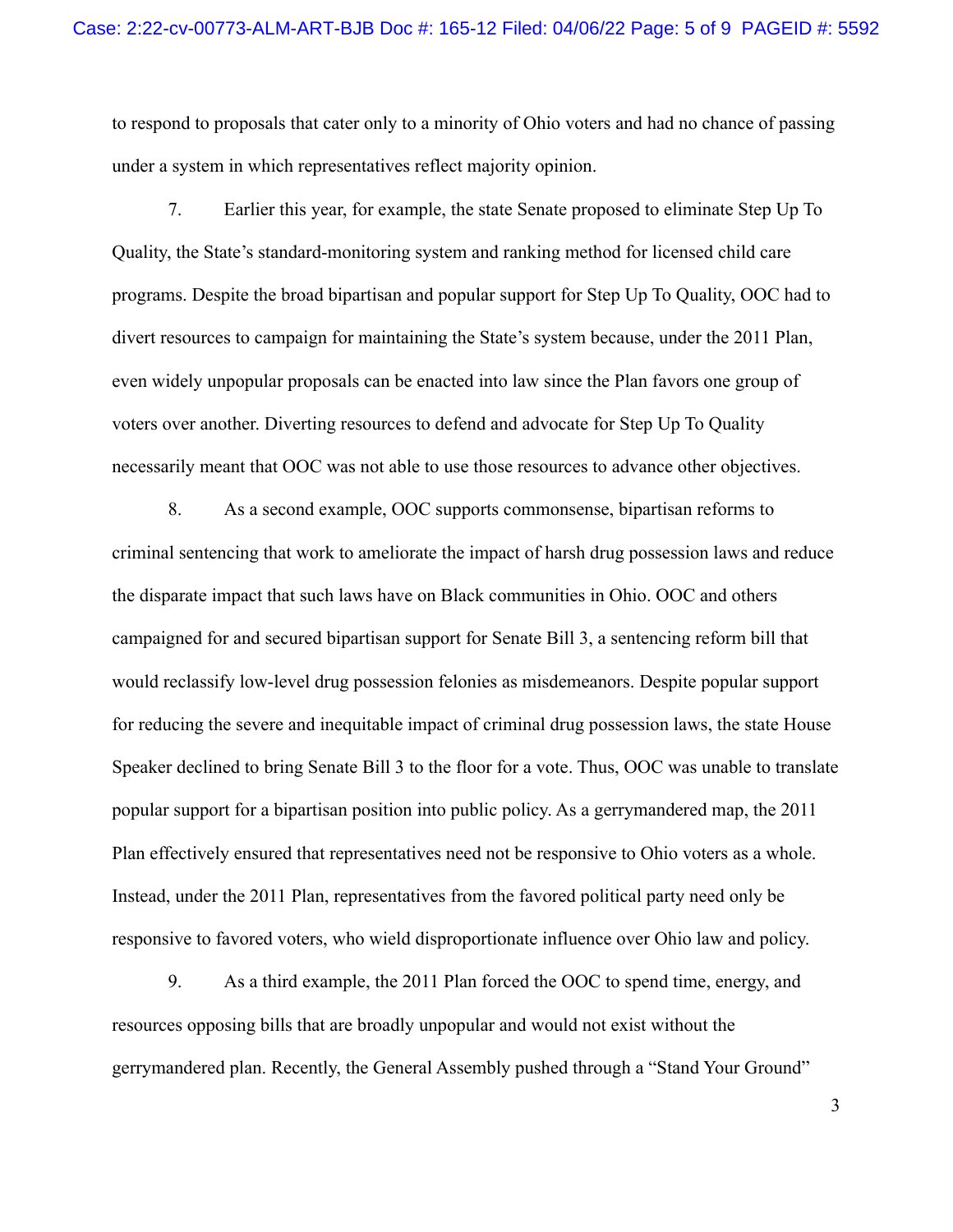law over the objections of organizations from a diverse set of interests and a wide breadth of political views, including police chiefs, the Ohio Prosecuting Attorney Association, gun control advocacy groups, and many organizations that represent communities of color. The law expands the situations in which Ohioans can use lethal force against one another. Rather than focusing on its core mission of helping communities, the OOC had to use resources to oppose a law that, but for gerrymandered districts that are unresponsive to majority opinion, likely would not have been enacted.

10. The OOC also runs a robust, nonpartisan civic engagement program to reach hundreds of thousands of voters through canvassing, community engagement, and phone and text banking. For example, leading up to the 2020 election, we sent more than one million text messages, made more than 410,000 phone calls, and registered about 10,000 people to vote. Our grassroots leaders made over  $28,000$  relational contacts  $-65$  percent of those were with Black voters and 60 percent of whom were young people between the ages of 18- and 39-years-old. Our goal is to register, educate, and engage new, Black, and/or young voters to engage in our democracy who are often left out of the political discussion. In our experience, gerrymandered districts like the 2011 Plan that make political outcomes virtually predetermined make it more difficult to convince these constituencies to register and participate in elections. This means we spend more time and resources on outreach and make our get-out-the-vote campaigns more challenging for elections at all levels.

11. If this Court leaves the 2011 Plan in place or otherwise adopts one of the Ohio Redistricting Commission's invalidated plans, which are also gerrymandered, OOC and its members will continue to suffer the costs and harms discussed above. Based on my personal experience and position at OOC, I can state that any gerrymandered plan will require the OOC to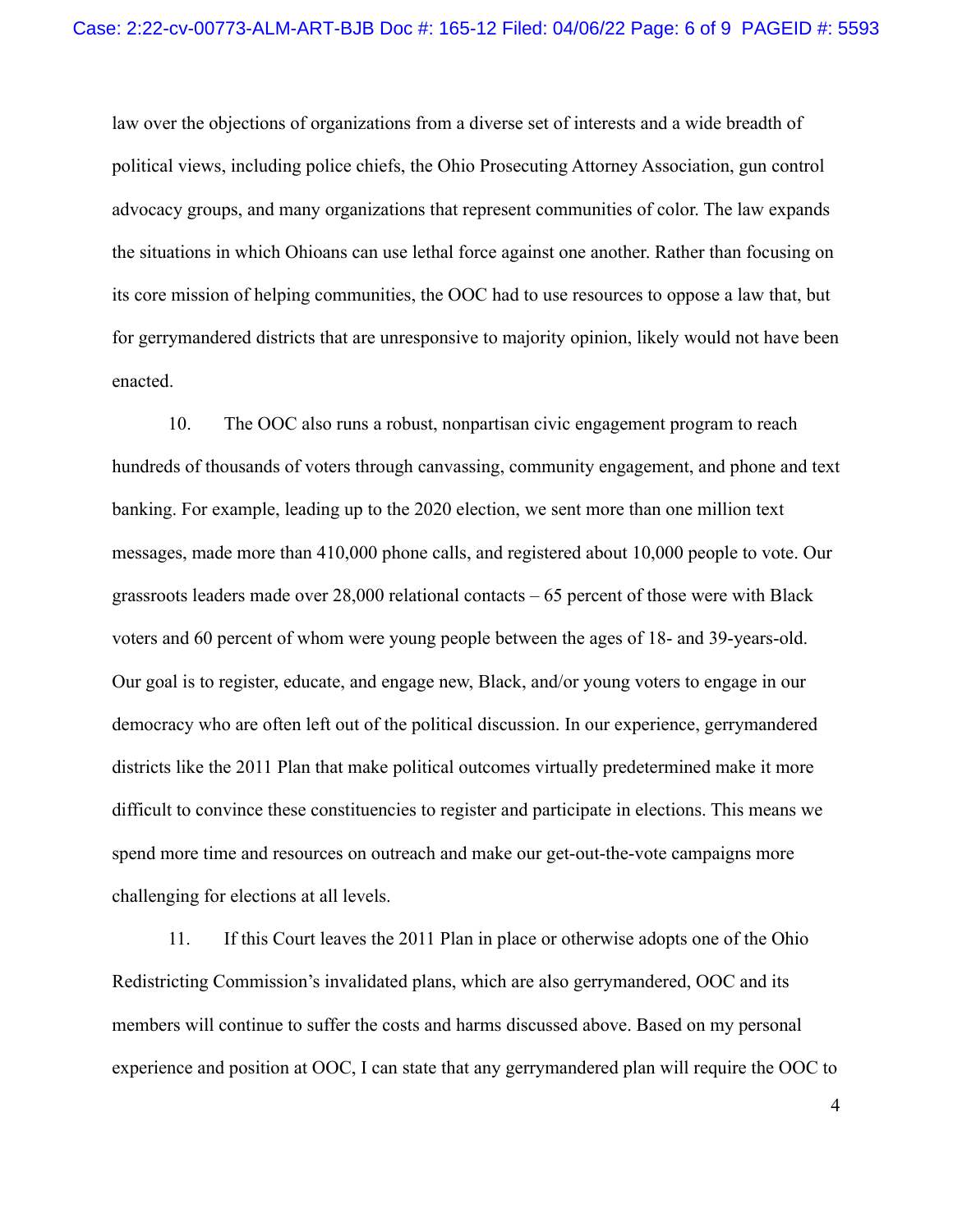dedicate additional staff and resources to advance its goals, to divert resources to issues that would not require resources under fair and constitutional maps, and to spend time and energy to counteract the discouraging effects of a system that tells some voters that their voices carry less weight than that of other voters.

12. The 2011 Plan would also harm the OOC and our members because the OOC worked to pass the 2015 amendment to Article XI of the Ohio Constitution and change the process for drawing General Assembly districts. Thanks to these changes encompassed by the amendment, we mobilized our membership this redistricting cycle and organized to influence the Ohio redistricting commission, working within a coalition of other grassroots organizations to submit testimony to gather community input, generate maps based on public testimony, and submit them to the Ohio Redistricting Commission so that it could pass a fair General Assembly district plan for the 2020 cycle.

13. The OOC devoted significant resources and staff time to this effort to ensure that the 2015 reforms would produce representational outcomes that better reflected Ohio's diverse communities and produce a plan that was not gerrymandered. In other words, our investment in redistricting was to ensure a complete departure from the abuse-prone system that generated the extremely gerrymandered 2011 Plan and led to the 2015 amendment.

14. Unfortunately, the Ohio Redistricting Commission did not comply with the Ohio Constitution when it enacted a plan on September 16, 2021. Despite the changes in Ohio's constitution, the Commission's plan was designed to produce the same partisan supermajority. Our organization expended and continues to expend resources to challenge the Commission's illegal plan in the Ohio Supreme Court and to give effect to new redistricting safeguards. The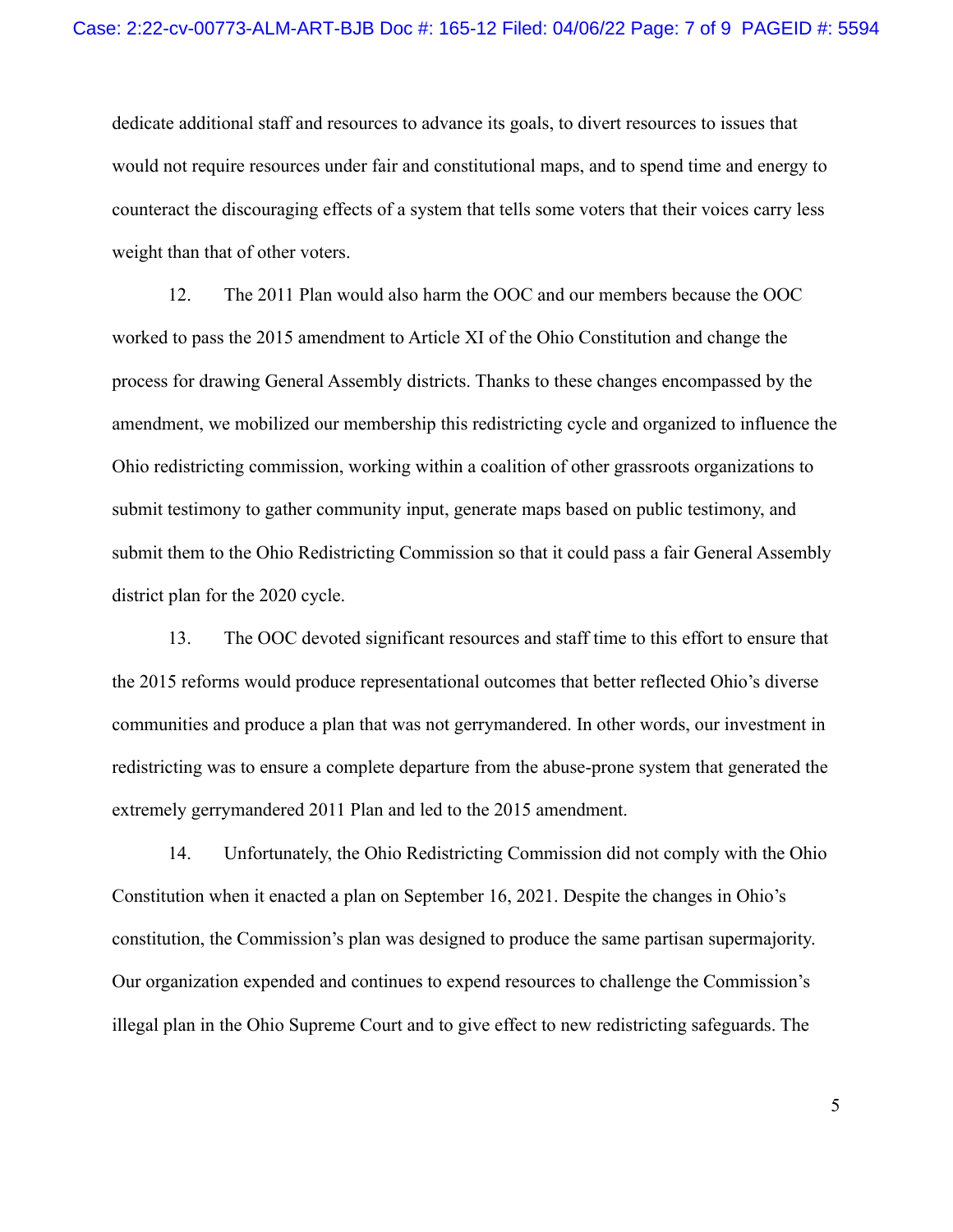Ohio Supreme Court has issued three opinions that each protect our members' constitutional right to fair maps.

15. As a result of its campaign work in 2015, involvement in redistricting in 2021, and its ongoing state court litigation to enforce the Ohio Constitution, the OOC has significant interest in preventing the implementation of a General Assembly district plan that does not comply with the Ohio Constitution. Imposing the 2011 Plan would undermine the rulings of the Ohio Supreme Court that hold our members' have a right to fair maps, as well as all of the time and resources that OOC devoted to securing better representational outcomes for our members and constituencies.

Additionally, adoption of the 2011 Plan this cycle would injure OOC's members 16. and constituents because its unequal districts due to population shifts further dilute our members' votes. When a district is overpopulated vis-à-vis another district, the votes of residents of the former district carry less weight than those of the latter district. Such malapportionment translates into unequal representation. Many of our members would be forced to vote in such overpopulated districts if this court were to implement the 2011 Plan. This would be particularly harmful to OOC given the growth of Ohio's communities of color and immigrant communities that form key constituencies for the OOC and imform much of the work that we do. Hence, the OOC has a significant interest in preventing the implementation of a General Assembly district plan that additionally does not comply with the U.S. Constitution.

I declare under penalty of perjury that the foregoing is true and correct. 17.

Celly Drack

Molly Shaek